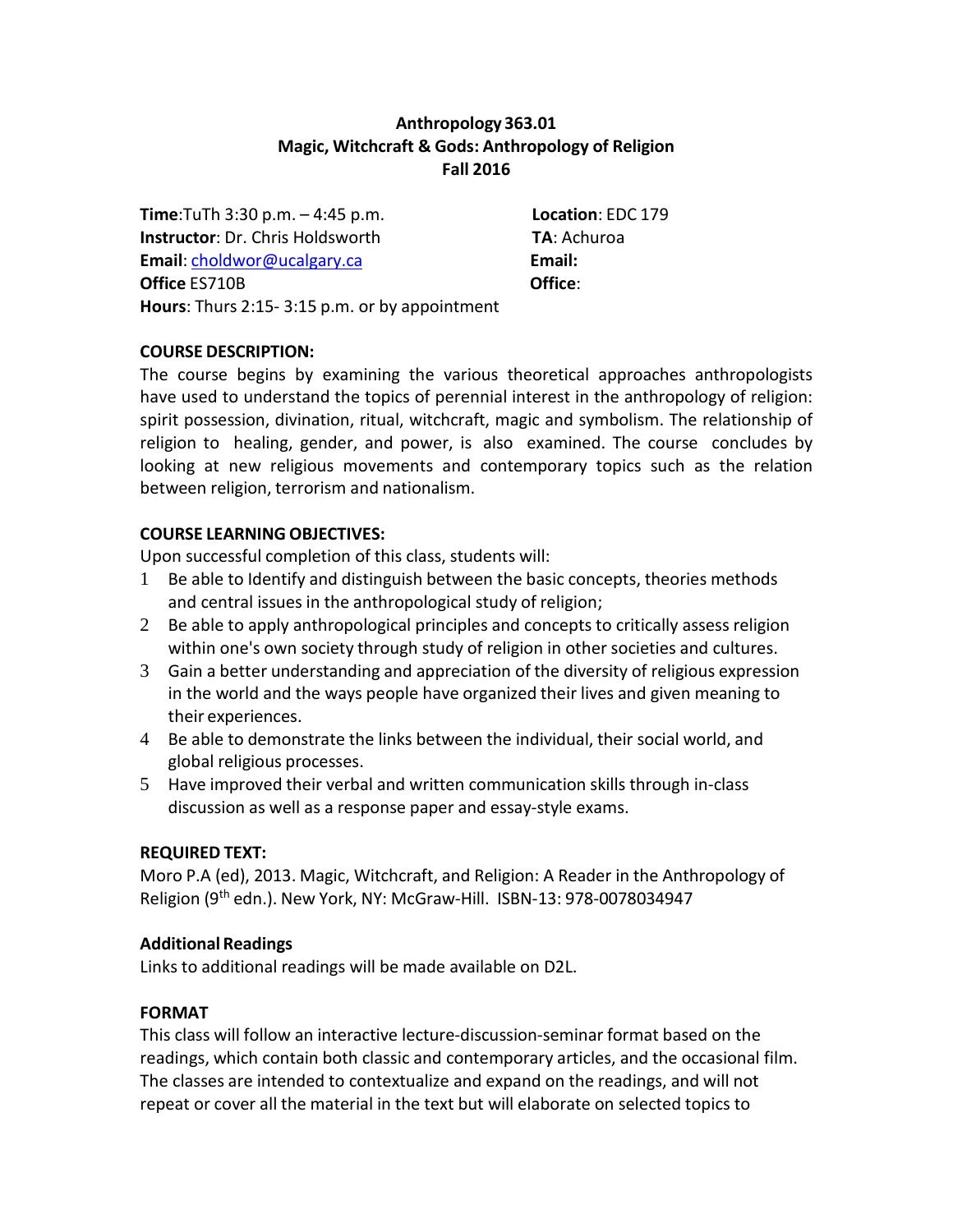provide a deeper understanding of the material. Examples of various anthropological perspectives will be drawn from non-Western as well as Western cultures. Assigned textbook readings may be augmented with additional readings links to which will be provided on D2l.

### **COURSE POLICIES**

**Desire to Learn (D2L):** All course materials and information, as well as unofficial grades, will be posted on D2L.

## **Email Policy**

In any email correspondence please begin with the course code (anth363) in the subject line along with the subject of your message. Most of the time, you can expect a reply to an email within 24 hours. Please do NOT expect and immediate reply. You should also know that I will only rarely reply to emails on the weekends. Also I will not reply to emails that are not signed at least with your first name.

### **Cell Phone and Laptop Policy**

Cell phones must be turned off during the class except when in use for Top Hat Monocle (see below). Laptops and tablets should be used only for taking notes. Since the screens can be distracting to students sitting behind, if you wish to use your laptop or tablet please sit toward the back of the class.

### **TopHat**

• Students are required to set up a Top Hat (TH) account. TH will be used to assess participation and comprehension which are grade components (see below) for the course. The university has a site license for the application and accounts can be set up at <https://app.tophat.com/register/student/>

The TH URL for the course is: https://app-ca.tophat.com/e/ 780331

• The password for the course is: Religion (Case sensitive)

#### **ASSESSMENT**

**1. Midterm Exam 1 Date**: October 6 **Percent of grade:** 25%

**2. Midterm Exam 2 Date**: November 3 **Percent of grade:** 25%

#### **3. Final Exam**

**Date:** Dec 11-22, Exact date, time, and place TBA **Percent of Grade:** 40% Exams will be 50% multiple choice and 50% short answer. **Exams Are Not Cumulative.**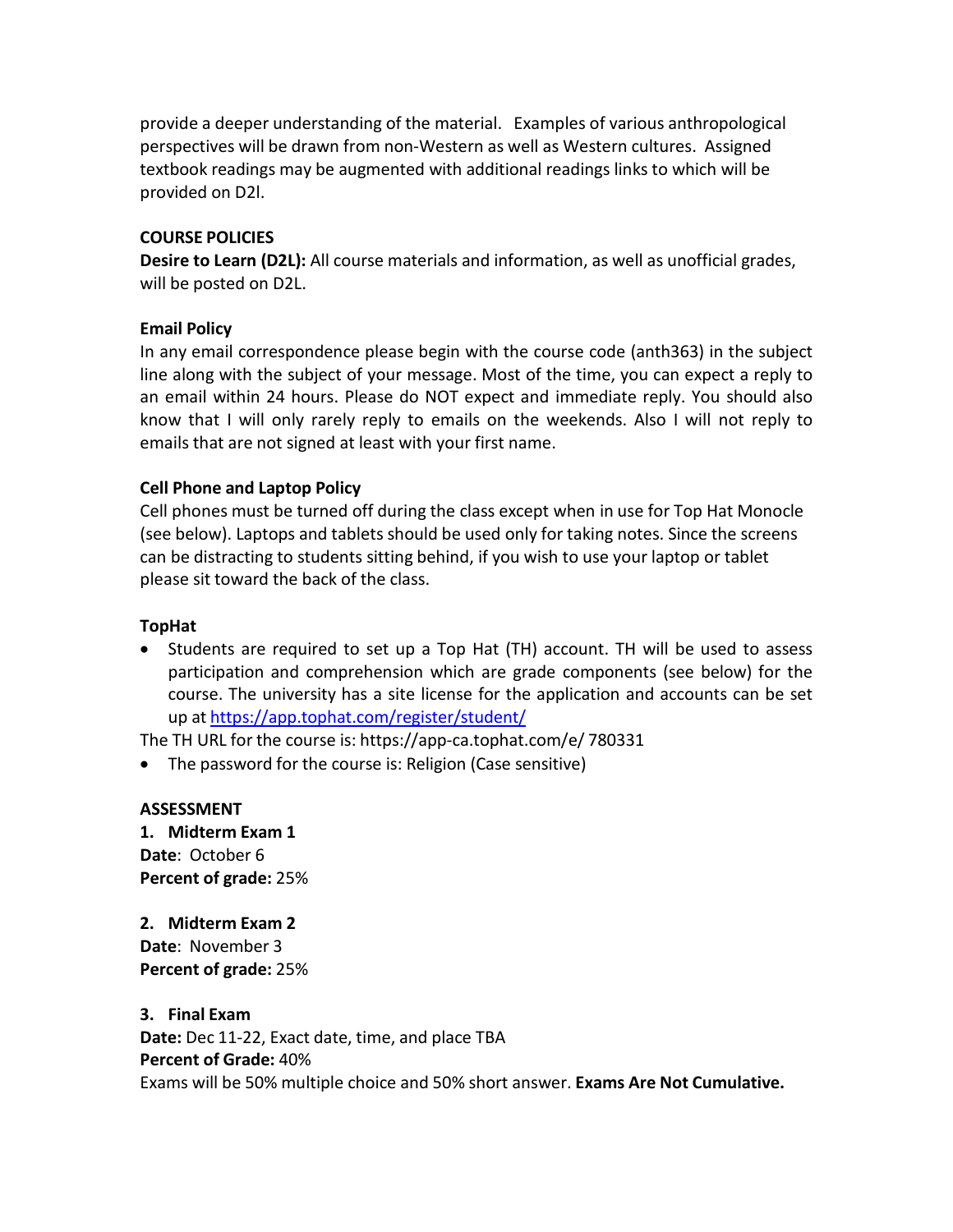## **4. Participation** Top Hat **Date**: Various **Percent of Grade** 10%

## **GRADING SCHEME:**

Each item of course work will be weighted as above and a final mark out of 100 calculated. This will then be converted to a letter grade as follows:

|    | $A+94.9-100$        | A 89.9-94.8%      | $A - 84.9 - 89.8%$ |
|----|---------------------|-------------------|--------------------|
|    | $B+$ 79.9-84.8%     | R 74.9-79.8%      | $B - 70.9 - 74.8%$ |
|    | $C_{+}$ 66.9-70.8 % | $C$ 62.9–66.8%    | $C - 58.9 - 62.8%$ |
| D+ | 54.9 %– 58.8%       | D $49.9 - 54.8$ % | F 49.8 and below   |

## **PLAGIARISM AND CHEATING**

Plagiarism: "to steal and pass off the ideas or words of another as one's own" (Webster's). Plagiarism will not be tolerated and will automatically result in a failing grade for the submission. Any student caught plagiarizing may also be subject to additional University sanctions. Students are expected to be familiar with the Department of Anthropology and Archaeology's policy on intellectual honesty.

## **Academic Accommodations:**

The academic accommodations policy can be found at [http://wwwucalgary.ca/access/accommodations/policy.](http://wwwucalgary.ca/access/accommodations/policy)

It is the student's responsibility to request academic accommodations. If you are a student with a documented disability who may require academic accommodations and have not registered with Student Accessibility Services, please contact them at 403-220-6019. Students that have not registered with the SAS are not eligible for formal academic accommodations. More information about the academic accommodations can be found at [http://wwww.ucalgary.ca/access.](http://wwww.ucalgary.ca/access)

## **DEFERRED EXAMS:**

Deferral of a mid-term exam must be cleared with the instructor. Deferral will be granted only in cases of personal injury, illness, or immediate family emergency. An official note or other documentation explaining the reason for the absence is required. Deferral of the final exam requires Registrar approval.

## **EMERGENCY EVACUATION:**

In the event that the classroom should need to be evacuated due to an emergency situation please note that the primary assembly point shall be at the Social Sciences Food Court